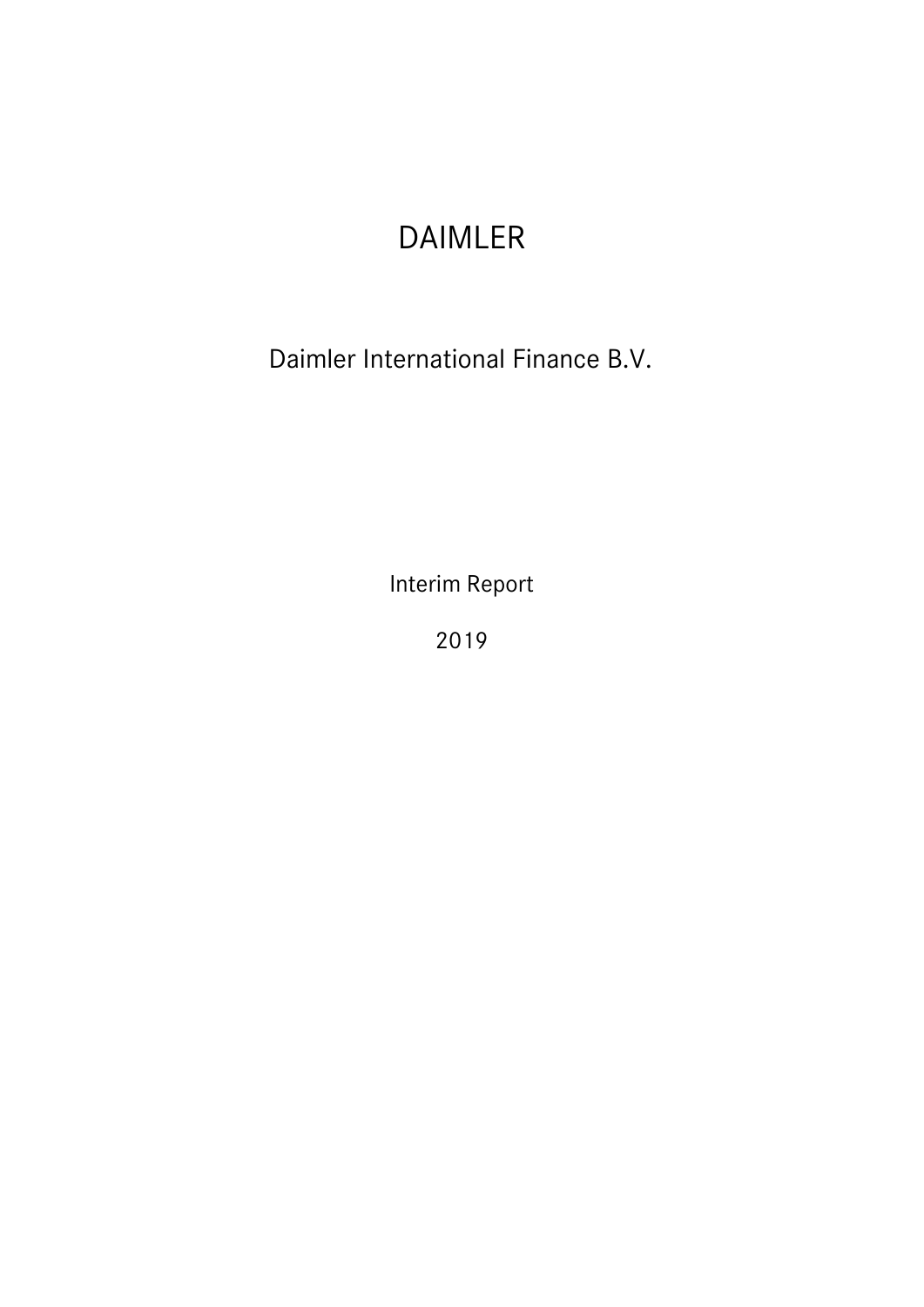# **Contents**

| Page: |                                                                             |
|-------|-----------------------------------------------------------------------------|
|       | Directors' report                                                           |
| 2     | <b>Supervisory Board</b><br><b>Board of Management</b><br>Registered office |
| 3     | Report of the Board of Management                                           |
| 6     | <b>Responsibility Statement</b>                                             |
|       | <b>Financial statements</b>                                                 |
| 7     | Balance sheet as at June 30, 2019 -unaudited-                               |
| 9     | Profit and loss account for the period ended<br>June 30, 2019 - unaudited-  |
| 10    | Cash flow statement -unaudited-                                             |
| 10    | Statement of comprehensive income -unaudited-                               |
| 11    | Notes to the financial statements accounts June 30, 2019                    |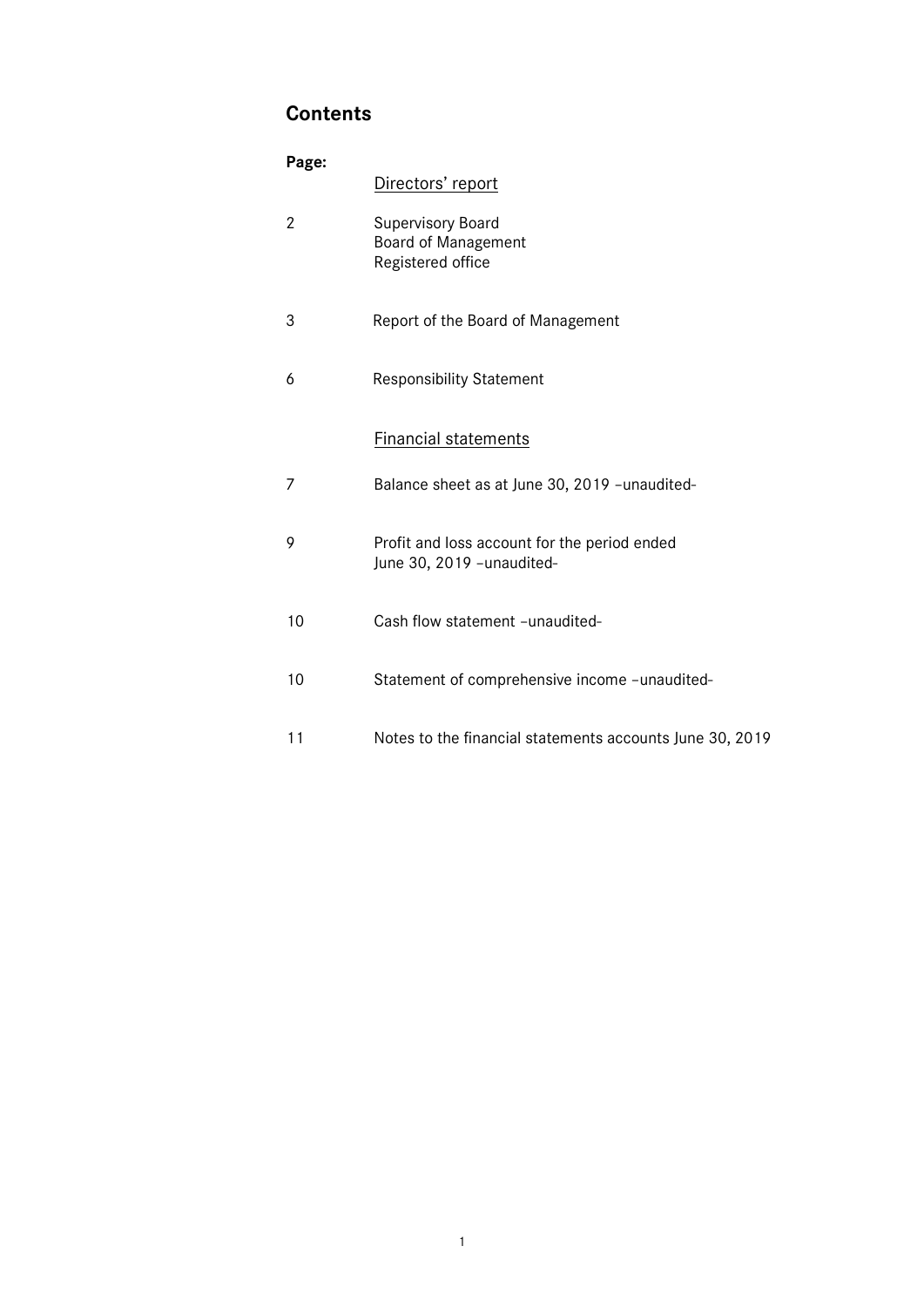# **Supervisory Board**

- F. Wetter Chairman
- T. Zech
- P. Zirwes

# **Board of Management**

- M. van Pelt
- V. Lach

# **Registered office**

Ravenswade 4 NL – 3439 LD Nieuwegein Telephone: +31 30 605 9316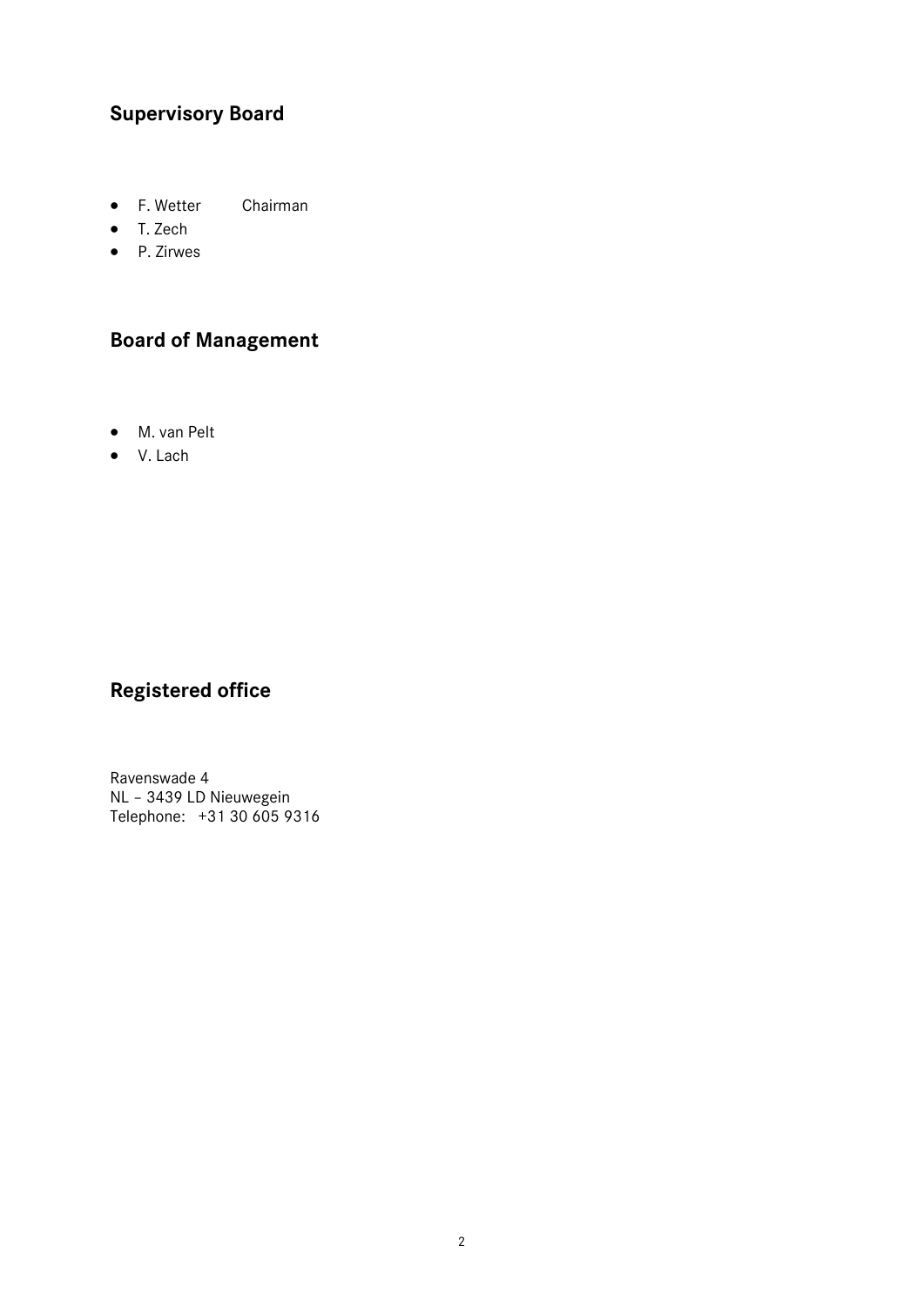# **Report of the Board of Management**

# **General**

These Financial Statements cover the first half year 2019, which ended at the balance sheet date of 30 June 2019.

Daimler International Finance B.V. (or "the Company") was established on 4 April 1986 as a private limited company (B.V.). As at June 30, 2019 the authorized capital of the Company was  $\epsilon$  2,500,000 divided into 5,000 ordinary shares of € 500 nominal value, of which 1,000 shares have been issued and fully paid. Each share carries one vote at general meetings of shareholders. The shares are 100% owned by Daimler AG in Stuttgart, Germany. The Company's purpose is to finance part of the activities of the Daimler Group. The needed funding is managed by borrowing from Group companies and the capital markets by issuing bonds, notes and commercial paper.

The Euro Medium Term Note Program (EMTN) issues, notes and the European Commercial Paper Program (CP) issues of Daimler International Finance B.V. are both irrevocably guaranteed by Daimler AG. The bonds have long-term ratings of A2 (negative) from Moody's Investors Service, A (negative) from Standard & Poor's Ratings Group and A- (stable) from Fitch Ratings as at 15 August 2019. These ratings rely on the performance of the Daimler Group.

The outstanding bonds issued by Daimler International Finance B.V. are listed. Both Swiss Franc denominated Bonds issued in 2018 are listed on the SIX Swiss Exchange. All other bonds are listed on the Luxembourg Stock Exchange.

The funding obtained by the Company has been made available to companies within the Daimler Group and to associated and joint ventures of Daimler AG by way of intercompany loans, with a focus on European financial services companies and Daimler treasury centres.

### **Development 1st half of 2019**

In the first half of 2019, Daimler International Finance B.V. issued three bonds under the Daimler EMTN Program in the total amount of  $\epsilon$  2.628 million.

Furthermore, in 2019 Daimler International Finance B.V. issued CPs for a total amount of € 1,488 million under the Daimler European Commercial Paper Program with tenors up to 12 months and one promissory loan note. At 30 June 2019, the CP outstanding amounts to € 2,204 million. The proceeds of the bonds, note and CP were used to fund intercompany loans to Daimler Group companies.

In 2019 the total loans to affiliated companies of the Company decreased by € 448 million to a level of € 14,089 million as per June 30, 2019. All new funding of the financial assets was realized through the issuance of EMTN, notes and CPs under the European CP Programs and through group-internal loans.

The interest margin developed positively to  $\epsilon$  16.854 million compared to  $\epsilon$  5.596 million in the first half of 2018. Besides, the financial result of the year was negatively affected by the increase of commissions in relation to EMTN issues and the operating costs. The net profit after taxation amounts to € 4.1 million compared to € 1.3 million in the first half of 2018. This includes a compensation payment from Daimler AG for losses arising from a mismatched position.

Since all the debt securities issued are guaranteed by Daimler AG the general risk profile of the Company and its solvency heavily depend on the solvency of the Daimler Group as a whole.

The number of employees at June 30, 2019 was 6 (2018: 4). The directors who are signing of these financial statements had no disclosing interest in the shares of the Company.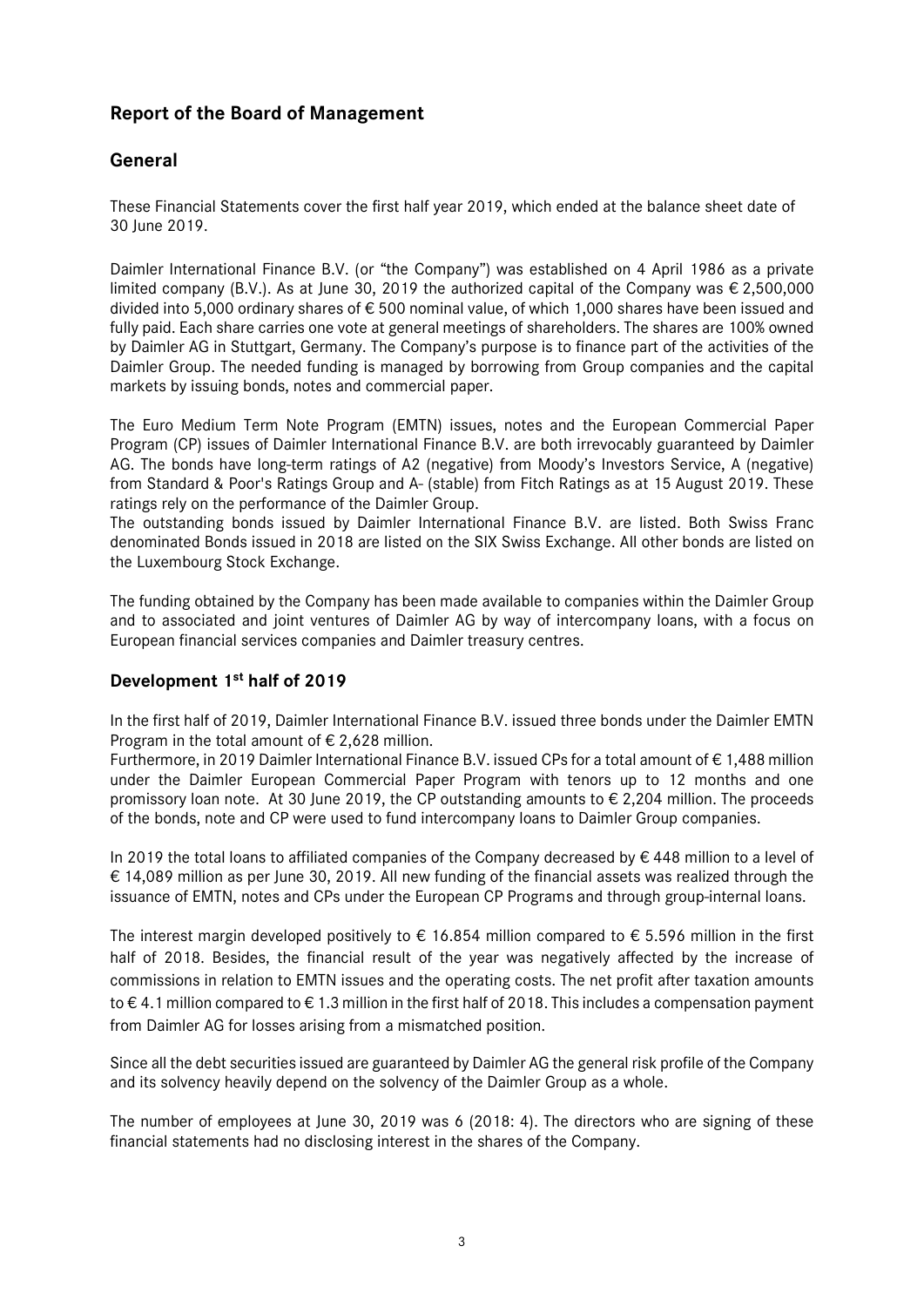#### **Risk Management**

The Board of Management is responsible for the internal control and the management of risks within the Company and for the assessment of the effectiveness of the control systems. These controls were set up in cooperation with Daimler Group to identify and manage foreign exchange, interest, liquidity and credit risks.

In the Company's business, the creation and management of a loan involves the assumption of a number of risks: credit risk, market interest rate risk, foreign exchange risk, market risk and other operational risks.

It is the Company's general policy to hedge occurring market risks with foreign exchange swaps and interest rate swaps to eliminate FX risks and to match the funding requirements in terms of maturities and interest rates.

Daimler International Finance B.V. manages its liquidity by holding adequate volume of cash and by applying as far as possible the matched funding principle. In accordance with internal guidelines, this principle ensures that financial obligations generally have the same maturity profile as the financial assets and receivables and thus reduces the Company's liquidity risks.

The Company solely provides loans within the Daimler Group and to companies in which Daimler holds a minority share (Joint Ventures). Therefore the Company's exposure to credit risk is influenced mainly by the characteristics of Daimler Group related default risk. In cooperation with Daimler AG headquarters, assessments of credit risks are made and credit limits are set, which are periodically reviewed. In respect of cash at banks and financial derivatives, these are only deposited and / or entered into in compliance with the Daimler Global Counterparty Limits as provided by Daimler AG.

#### **Outlook**

The Company is expected to extend its current core activities and will actively support all major changes in the treasury operations deemed necessary to ensure even further the efficiency and effectiveness of financing the capital needs of the Daimler Group.

A further expansion of business will also increase the number of interest rate and foreign currency derivatives.

In 2019 the net interest income on operating activities is expected to develop in line with the balance sheet development during the course of the year. Ineffectiveness resulting from fair value hedge relationships may have impact on the profit before taxation.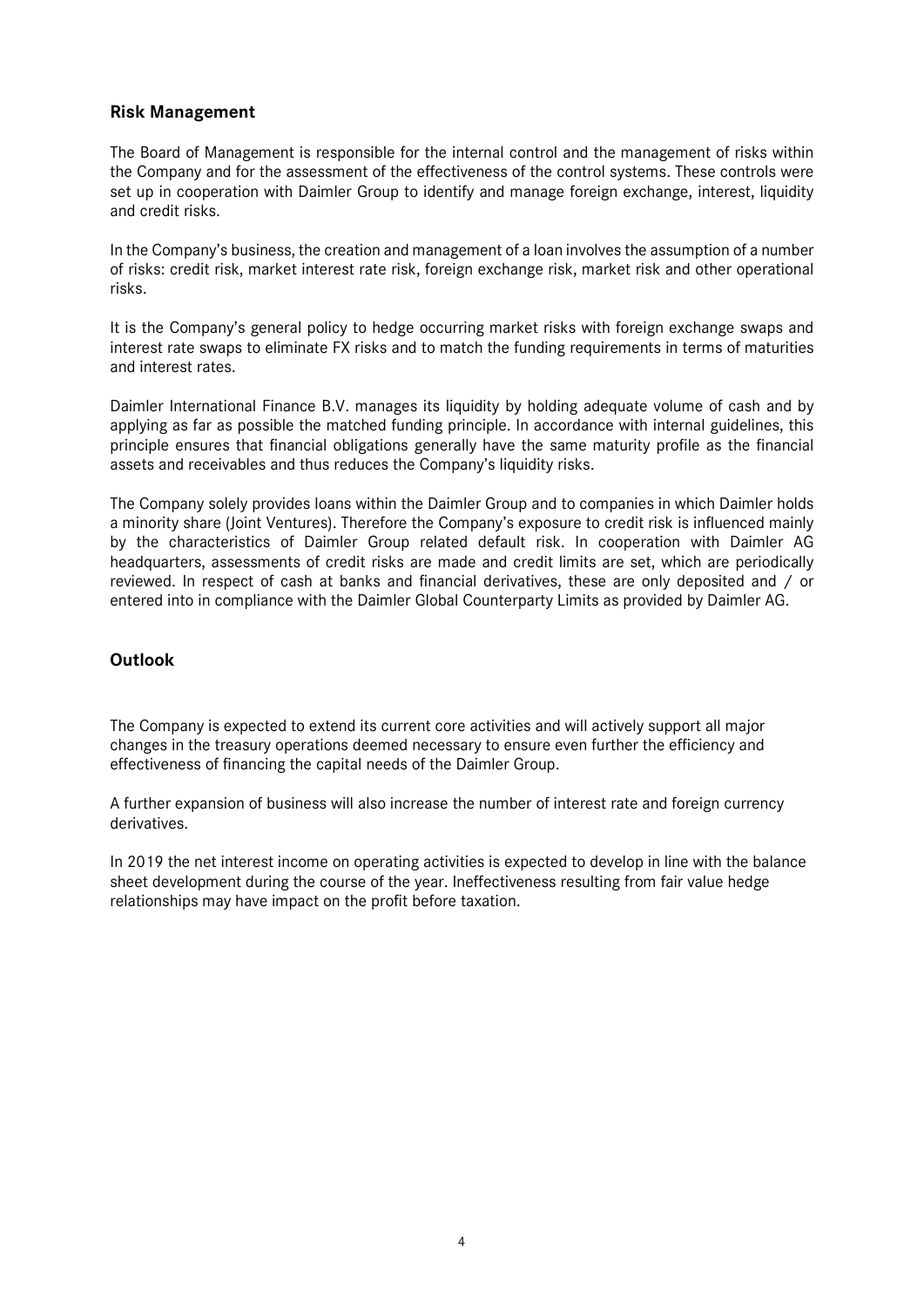### **Events after the balance sheet date**

Since the reporting date of June 30, 2019 there have been no occurrences that are of major significance to the Company.

Nieuwegein, August 26, 2019

Daimler International Finance B.V. Ravenswade 4 – NL-3439 LD Nieuwegein

The Board of Management

M. van Pelt V. Lach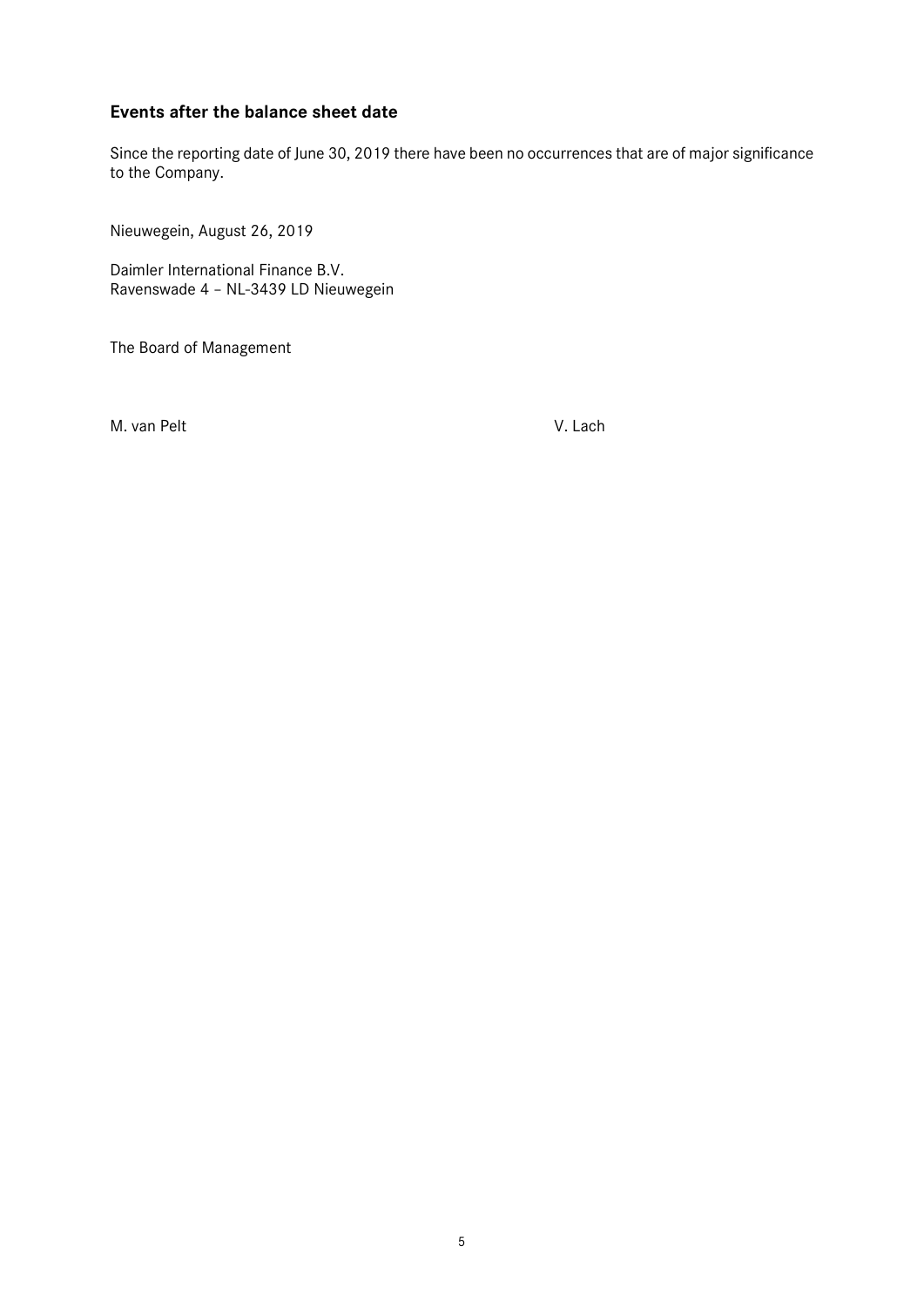#### **Responsibility Statement by Management**

To the best of our knowledge, and in accordance with the applicable reporting principles for annual financial reporting, the **Interim Report 2019** gives a true and fair view of the assets, liabilities, financial position and profit or loss of Daimler International Finance B.V. The Report of the Board of Management includes a fair review of the development and performance of the business and the position of Daimler International Finance B.V., together with a description of the principal opportunities and risks associated with the expected development of Daimler International Finance B.V.

Nieuwegein, August 26, 2019

Daimler International Finance B.V. The Board of Management

M. van Pelt V. Lach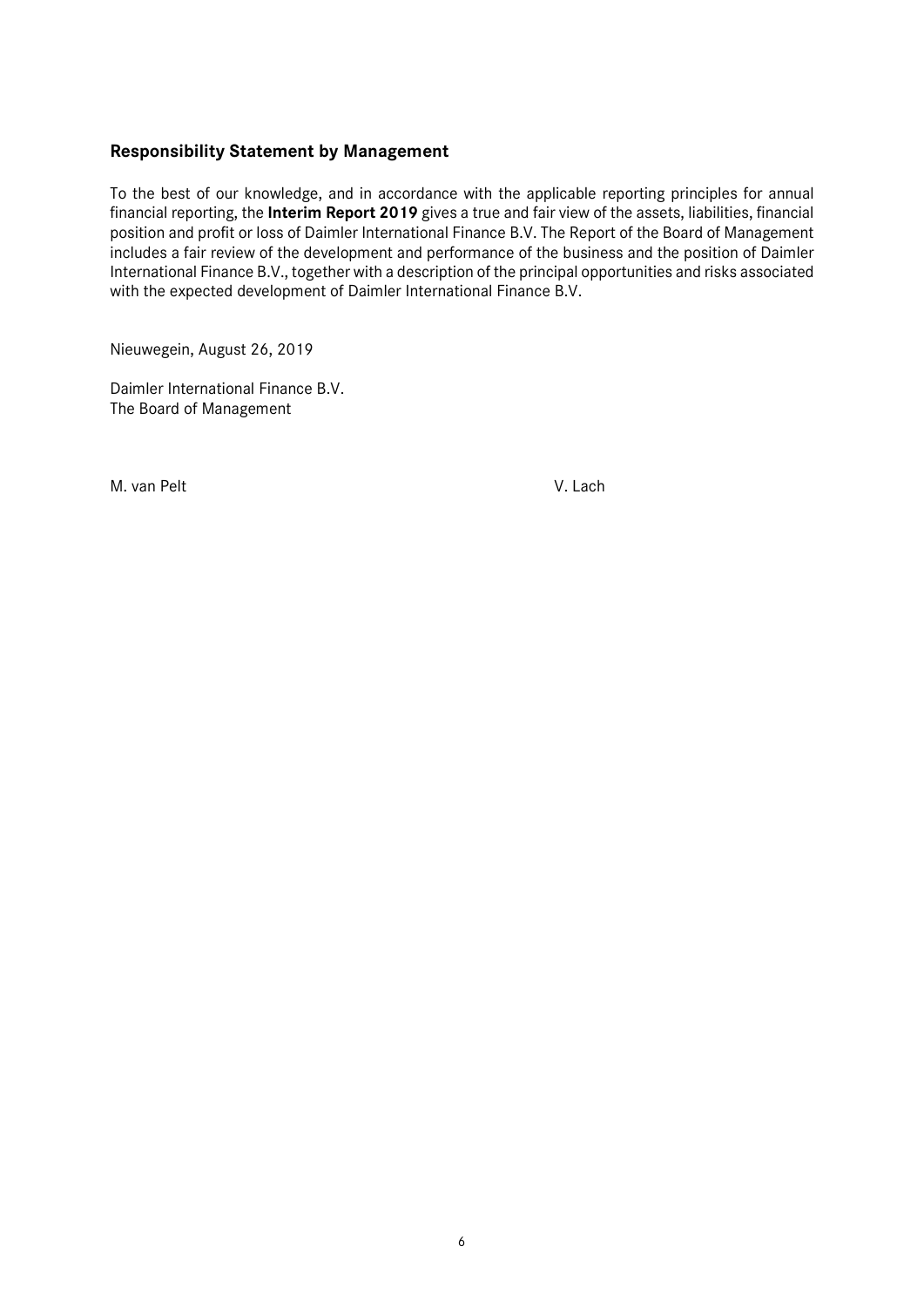# **Daimler International Finance B.V. Balance sheet as at June 30, 2019 (before profit appropriation x €1,000)** -unaudited-

|                                      | <b>Note</b>    |           | 30-06-2019 |           | 31-12-2018 |
|--------------------------------------|----------------|-----------|------------|-----------|------------|
| <b>ASSETS</b>                        |                |           |            |           |            |
| <u>FIXED ASSETS</u>                  |                |           |            |           |            |
| ◊ Tangible fixed assets              |                |           | 21         |           | 21         |
| $\Diamond$ Financial fixed assets    |                |           |            |           |            |
| Loans to affiliated companies        | 1              | 6,801,352 |            | 6,659,845 |            |
| Other financial assets               | $\overline{c}$ | 254,137   |            | 71,704    |            |
| Deferred tax assets                  | 6              |           |            | 741       |            |
|                                      |                |           | 7,055,489  |           | 6,732,290  |
| <b>CURRENT ASSETS</b>                |                |           |            |           |            |
| $\Diamond$ Receivables:              |                |           |            |           |            |
| Loans to affiliated companies        | 1              | 7,287,516 |            | 7,876,730 |            |
| Other financial assets               | $\mathfrak{p}$ | 45,956    |            | 16,118    |            |
| Interest receivables                 |                |           |            |           |            |
| affiliated companies                 | 3              | 99,040    |            | 92,640    |            |
| Other receivables                    |                |           |            |           |            |
| affiliated companies                 |                |           |            | 173       |            |
| Taxation and social security         |                |           |            |           |            |
| premiums                             |                | 2,091     |            |           |            |
|                                      |                |           | 7,434,603  |           | 7,985,661  |
| $\diamond$ Cash and cash equivalents | 4              |           | 3,877,042  |           | 1,508,803  |
|                                      |                |           | 18,367,155 |           | 16,226,775 |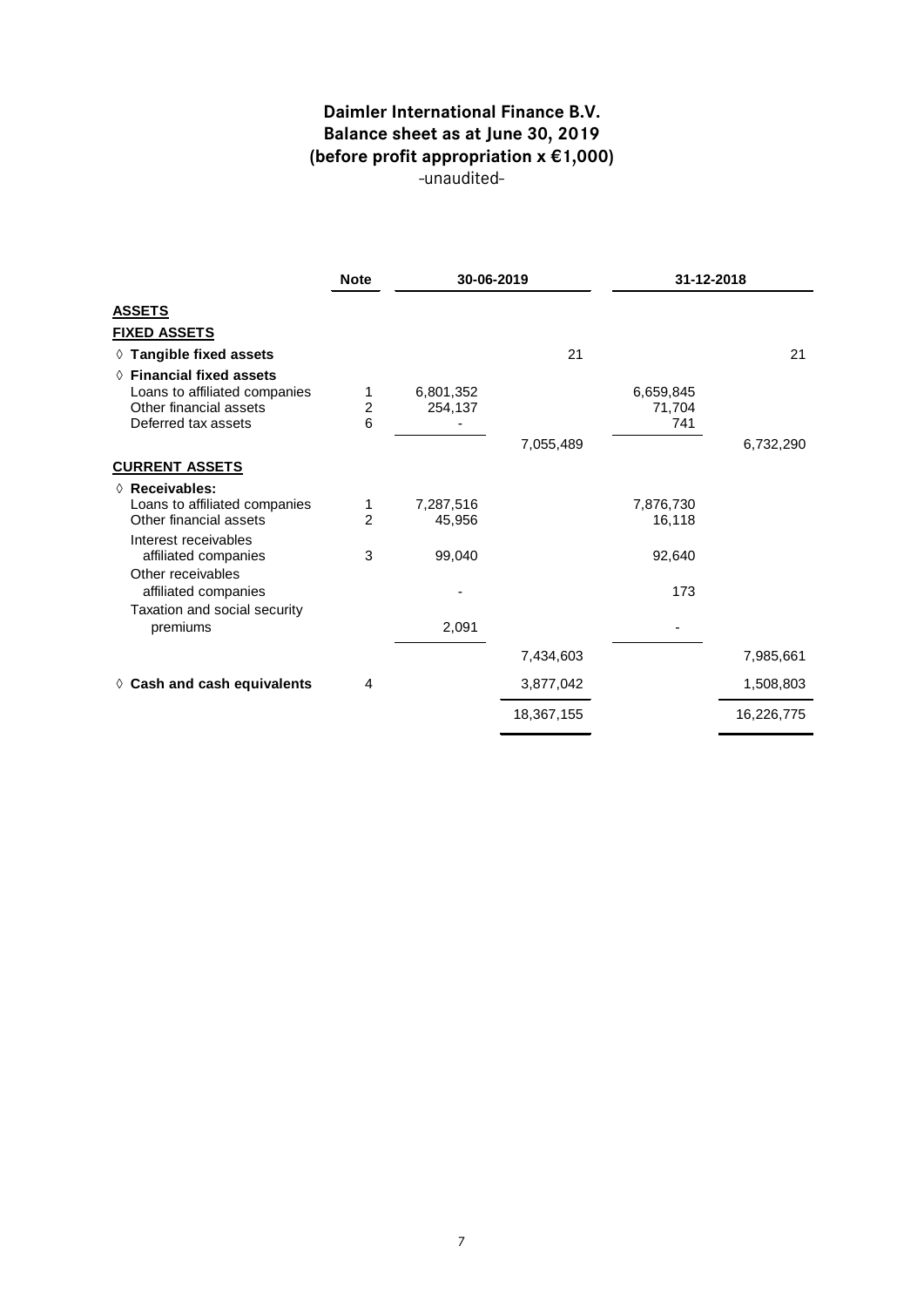# **Daimler International Finance B.V. Balance sheet as at June 30, 2019 (before profit appropriation x €1,000)** -unaudited-

|                                                                                             | <b>Note</b>    | 30-06-2019                         |            | 31-12-2018                         |            |
|---------------------------------------------------------------------------------------------|----------------|------------------------------------|------------|------------------------------------|------------|
| <b>LIABILITIES</b>                                                                          |                |                                    |            |                                    |            |
| $\Diamond$ Shareholders' equity                                                             | 5              |                                    |            |                                    |            |
| <b>Issued capital</b><br>Other reserves<br>Cash flow hedge reserve<br>Unappropriated profit |                | 500<br>533,865<br>(9,632)<br>4,129 |            | 500<br>530,951<br>(8,409)<br>2,914 |            |
|                                                                                             |                |                                    | 528,862    |                                    | 525,956    |
| $\Diamond$ Non-current liabilities                                                          |                |                                    |            |                                    |            |
| <b>EMTN</b> issues<br>Promissory loan note                                                  | 7<br>7         | 13,360,941<br>263,242              |            | 11,143,910                         |            |
| Loans from affiliated companies                                                             | 7              | 300,000                            |            | 300,000                            |            |
| Other financial liabilities<br>Deferred tax liability                                       | $\overline{2}$ | 54,157<br>68                       |            | 41,396                             |            |
| ♦ Current liabilities                                                                       |                |                                    | 13,978,408 |                                    | 11,485,306 |
| <b>EMTN</b> issues                                                                          | 7              | 1,379,193                          |            | 2,042,219                          |            |
| CP issues                                                                                   | 7              | 2,204,014                          |            | 1,763,147                          |            |
| Loans from affiliated companies                                                             | 7              | 100,000                            |            | 130,000                            |            |
| Other financial liabilities                                                                 | 2              | 42,849                             |            | 158.673                            |            |
| Other liabilities to affiliated companies<br>Taxation and social security                   | 8              | 66,687                             |            | 71,255                             |            |
| premiums                                                                                    | 9              | 0                                  |            | 436                                |            |
| Other liabilities and accruals                                                              | 10             | 67,142                             |            | 49,783                             |            |
|                                                                                             |                |                                    | 3,859,885  |                                    | 4,215,513  |
|                                                                                             |                |                                    | 18,367,155 |                                    | 16,226,775 |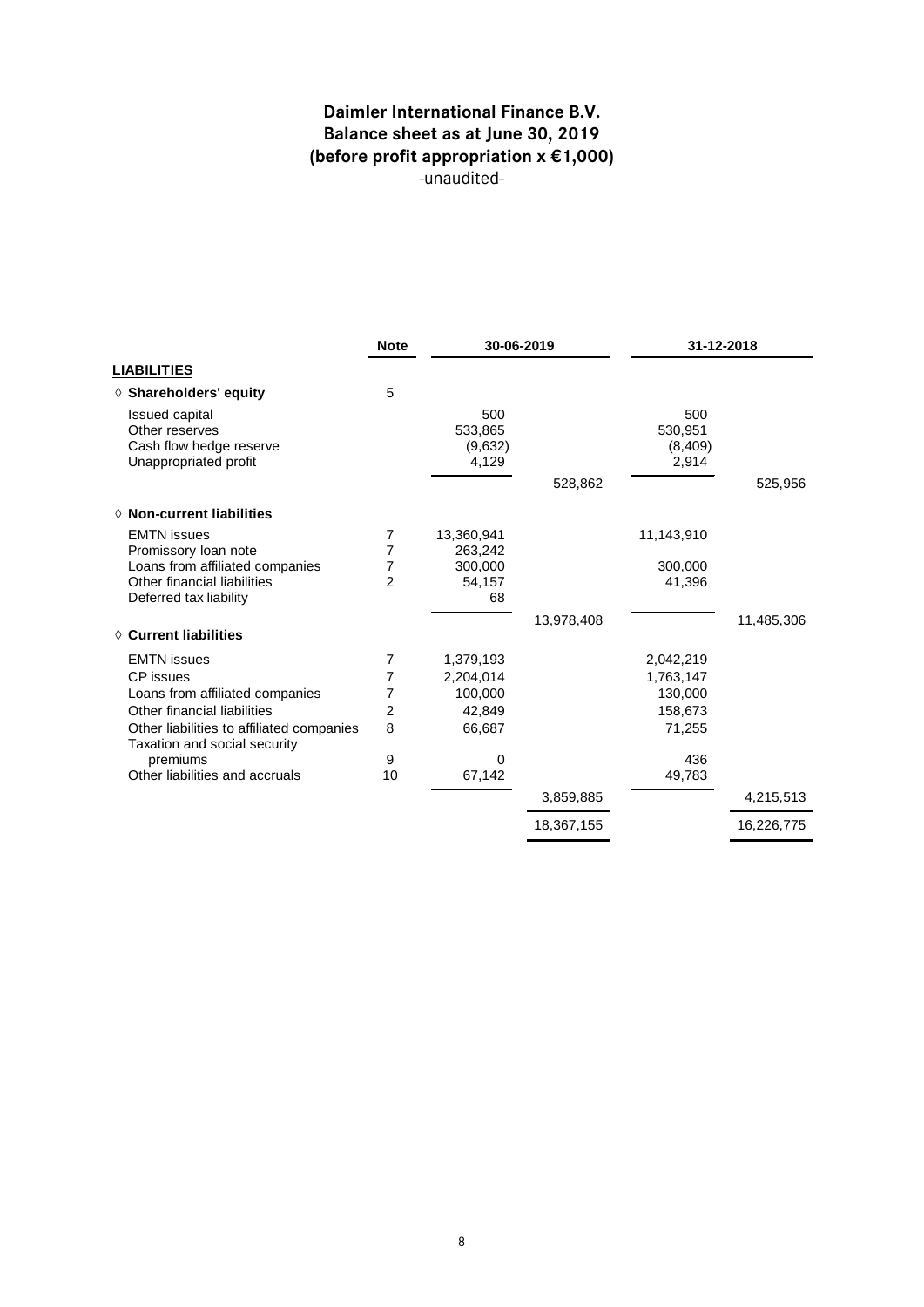# **Daimler International Finance B.V. Profit and loss account for the half-year ended June 30, 2019 (x €1,000)** -unaudited-

|                                                                                            | <b>Note</b> | 30-06-2019               |           | 30-06-2018               |         |
|--------------------------------------------------------------------------------------------|-------------|--------------------------|-----------|--------------------------|---------|
| $\Diamond$ Interest income                                                                 | 12          | 201,645                  |           | 55,422                   |         |
| $\Diamond$ Interest expenses                                                               |             | (184, 791)               |           | (49, 826)                |         |
| Interest margin                                                                            |             |                          | 16,854    |                          | 5,596   |
| $\Diamond$ Result financial transactions                                                   | 13          |                          | 4,009     |                          | 123     |
| $\Diamond$ External costs and other<br>Operating costs<br>Commissions in relation to       |             | (1, 379)                 |           | (99)                     |         |
| <b>EMTN</b> issues<br>Wages and salaries<br>Social security charges<br>Pension charges and | 14          | (9,603)<br>(342)<br>(10) |           | (3,632)<br>(197)<br>(17) |         |
| early retirement costs                                                                     |             | (12)                     |           | (24)                     |         |
|                                                                                            |             |                          | (11, 346) |                          | (3,969) |
| PROFIT BEFORE TAX                                                                          |             |                          | 9,517     |                          | 1,750   |
| $\Diamond$ Taxation                                                                        | 15          |                          | (5,388)   |                          | (428)   |
| <b>NET PROFIT (LOSS)</b>                                                                   |             |                          | 4,129     |                          | 1,322   |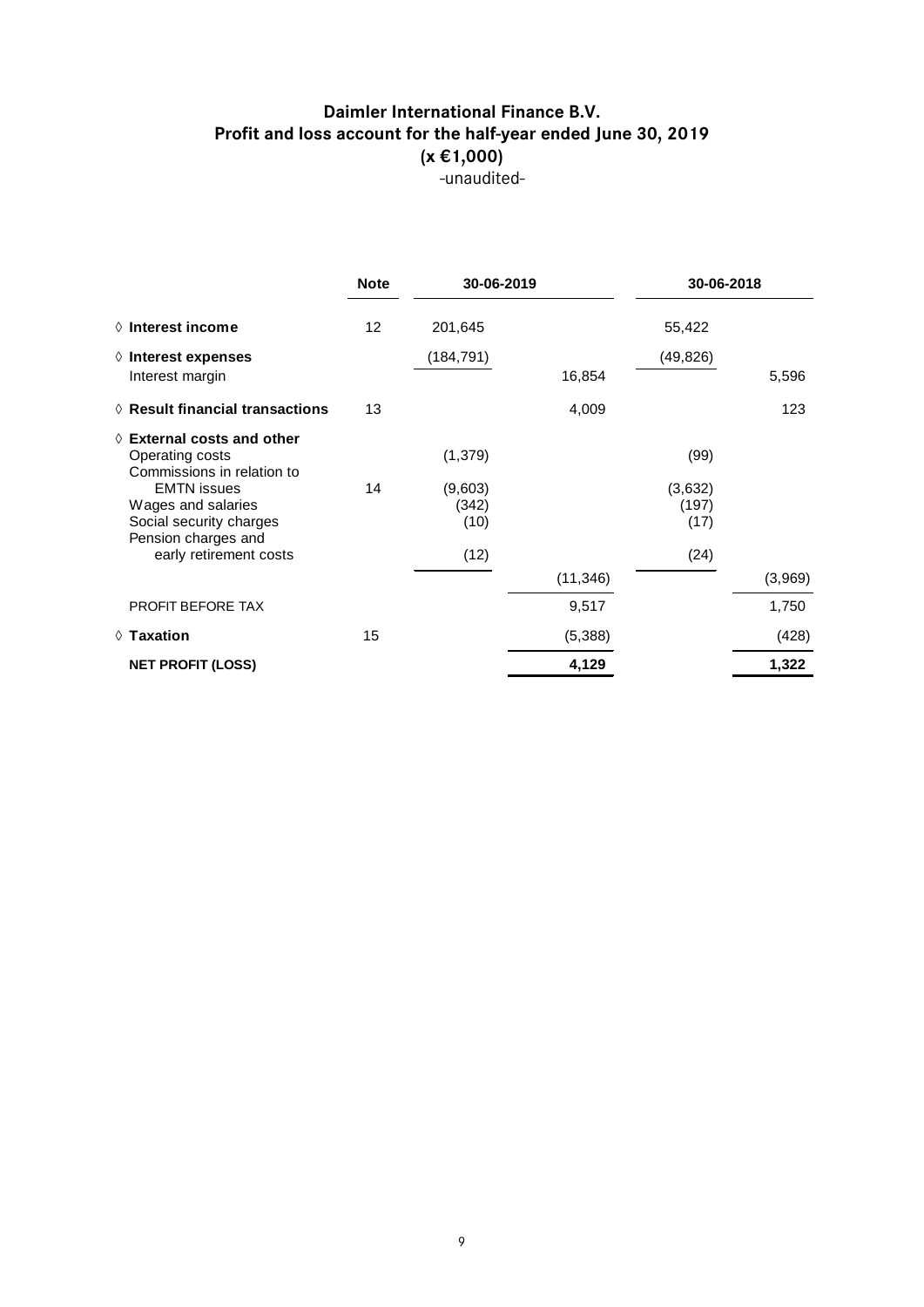# **Cash Flow statement (x €1,000)** –unaudited-

|                                                                                           | 30-06-2019               | 30-06-2018         |
|-------------------------------------------------------------------------------------------|--------------------------|--------------------|
| Profit after tax                                                                          | 4,129                    | 1,322              |
| Adjustments for:                                                                          |                          |                    |
| Interest income                                                                           | (201, 645)               | (55, 422)          |
| Interest expenses                                                                         | 184,791                  | 49,826             |
| Income tax expense                                                                        | 5,388                    | 428                |
| <b>Result financial transactions</b>                                                      | (4,009)                  | (123)              |
| Changes in:                                                                               |                          |                    |
| Change in provisions                                                                      |                          |                    |
| Change in tax receivables                                                                 | (2,527)                  | 20                 |
| Other liabilities (excluding interest on debts)                                           | 433                      | 33                 |
| Cash flow from operating activities:                                                      |                          |                    |
| Interest received                                                                         | 192,405                  | 51,840             |
| Interest paid                                                                             | (173, 565)               | (52, 470)          |
| Additions to loans to affiliated companies<br>Repayments of loans to affiliated companies | (9,074,976)<br>9,398,554 | (9,604,746)        |
| Derivative assets and liabilities                                                         |                          | 4,530,492<br>(202) |
| Tax paid                                                                                  | (7, 180)                 | (816)              |
| Net cash from operating activities                                                        | 321,798                  | (5,079,818)        |
|                                                                                           |                          |                    |
| Cash flow from financing activities:                                                      |                          |                    |
| Proceeds from additional EMTN, notes and CP issues                                        | 4,379,210                | 9,836,905          |
| Repayments of EMTN and CP                                                                 | (2,302,769)              | (3,953,422)        |
| Additional short term loans received from aff. companies                                  |                          | 1,200,000          |
| Additional long term loans received from aff. companies                                   |                          |                    |
| Repayments of loans from affiliated companies                                             | (30,000)                 | (1,705,000)        |
| Capital contribution                                                                      |                          |                    |
| Net cash from financing activities                                                        | 2,046,441                | 5,378,483          |
| Net de / increase in cash and cash equivalents                                            | 2,368,239                | 298,665            |
| Cash at beginning of period                                                               | 1,508,803                | 16,379             |
| Cash at end of period                                                                     | 3,877,042                | 315,044            |
| Net de / increase in cash and cash equivalents                                            | 2,368,239                | 298,665            |

# **Statement of comprehensive income (x €1,000)** –unaudited-

|                                                                                       | 30-06-2019 | 30-06-2018 |
|---------------------------------------------------------------------------------------|------------|------------|
| Net result after tax attributable to the company                                      | 4,129      | 1,322      |
| Unrealized revaluation of cash flow hedges charged<br>directly to shareholders equity | (1,223)    | (1, 323)   |
| Total of items recognised directly in<br>shareholders' equity of the company          | (1,223)    | (1, 323)   |
| Total result of the legal entity                                                      | 2,906      |            |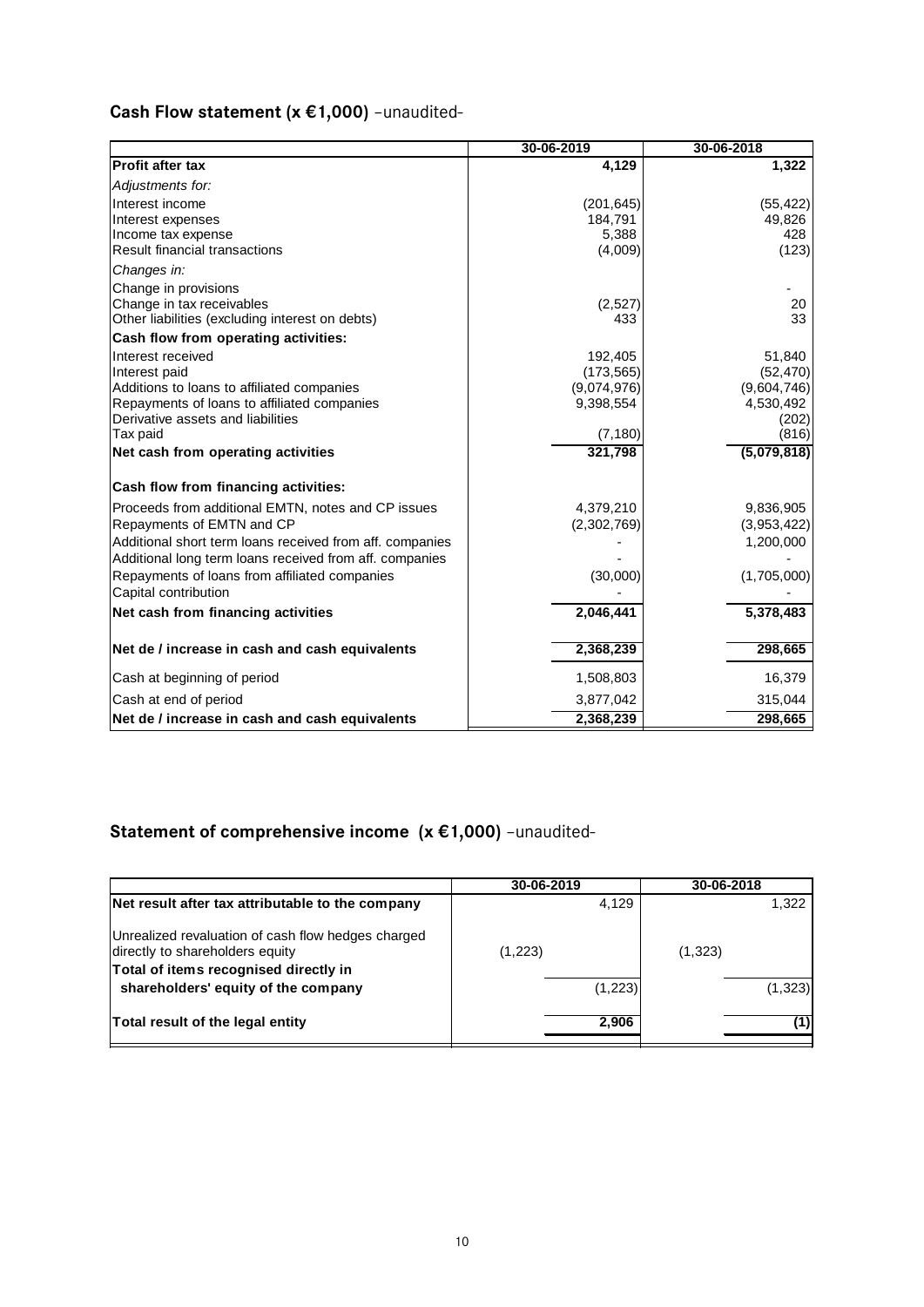#### **NOTES TO THE ANNUAL ACCOUNTS as at June 30, 2019**

#### **1 Financial fixed assets**

#### Loans to Affiliated companies:

The financial fixed assets stated in the balance sheet are intercompany receivables and are carried at amortized cost.

Recognized financial assets designated as hedged items in qualifying fair value hedge relationships are adjusted for changes in fair value attributable to the risk being hedged.

Movements in financial fixed assets:

| $(x \in 1,000)$                                                       | 30 June 2019 | 31 Dec. 2018   |
|-----------------------------------------------------------------------|--------------|----------------|
| Value as at the 1 January                                             | 14,536,575   | 4,409,868      |
| Changes in fair value as a result<br>of hedge accounting / assessment | 8,513        | 20,726         |
| Amortization discount                                                 | 725          | 266            |
| Exchange rate differences                                             | (133, 367)   | 12,659         |
| Additions in the year                                                 | 9,074,976    | 20,870,530     |
| Repayments in the year                                                | (9,398,554)  | (10, 777, 474) |
| Value as at the 31 December                                           | 14,088,868   | 14,536,575     |

As at the 30 June  $\epsilon$  7.3 billion (2018:  $\epsilon$  7.9 billion) of the principle portions outstanding is due and repayable within 1 year and  $\epsilon$  6.8 billion (2018:  $\epsilon$  6.7 billion) is due and repayable between 1 and 10 years.

The interest rate of the loans to affiliated companies is in conformity with the Group-wide Intercompany pricing standards ensuring at arm's-length conditions.

Loans to affiliated companies for a total amount of € 10.9 billion (2018: € 11.2 billion) are denominated in a currency other than Euro for which the Company has entered into foreign exchange contracts to hedge foreign currency risks as far as they are not lent on in the same currency. The valuation of the loans is determined based on the (half-) year-end foreign exchange rate.

The fair value of the loans to affiliated companies per June 30 2019 is  $\epsilon$  14.2 billion (2018: € 14.6 billion).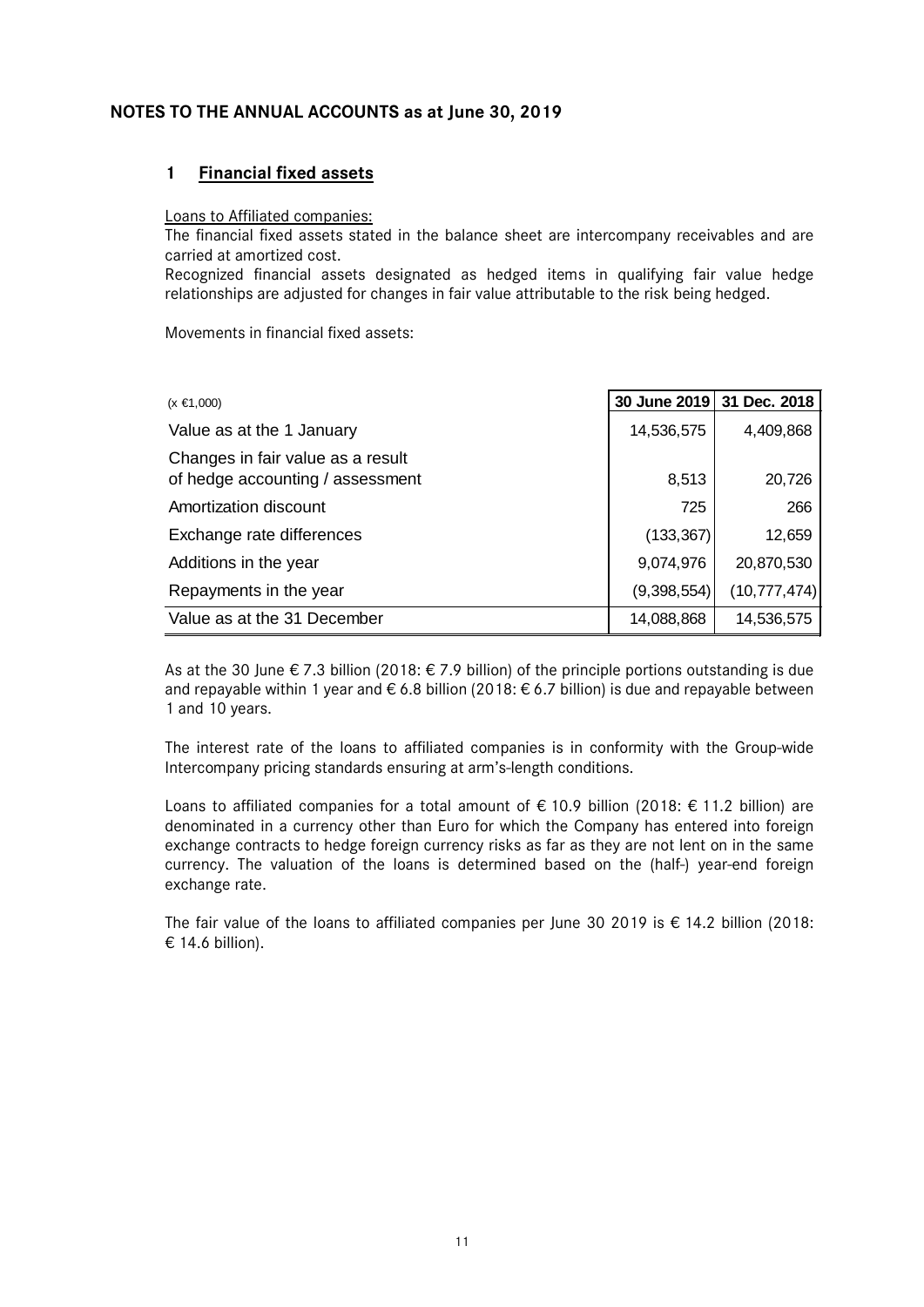### **2 Other financial assets and liabilities**

The effectiveness test consists of comparing the cumulative fair value change of a hypothetical derivative defined at the transaction date, with a fair value of zero at the transaction date, as a proxy for the hedge position with the cumulative value change of the actual derivative. If the latter has a higher negative value than the hypothetical derivative, then the difference is recognized in the profit and loss account as ineffectiveness

The fair values of the derivatives are as follows:

| $(x \in 1,000)$           | <b>Assets</b> | Liabilities | <b>Assets</b> | Liabilities. |
|---------------------------|---------------|-------------|---------------|--------------|
|                           | 30 June 2019  |             | 31 Dec. 2018  |              |
| risk type:                |               |             |               |              |
| Interest related FV       | 244.097       | 4,633       | 59,386        | 4,535        |
| Cross currency related FV | 55,996        | 92.373      | 28,436        | 195,534      |
| Total                     | 300,093       | 97,006      | 87,822        | 200,069      |

#### **Fair value hedges**

The Company uses interest rate swaps and cross currency interest rate swaps to hedge its exposure to changes in the fair values of its fixed rate, bonds attributable to changes in market interest rates and foreign exchange rates. Interest rate swaps are matched to specific issuances of fixed rate loans.

The fair value of these derivatives is determined on the basis of the discounted expected future cash flows; whereby the market interest rates valid for the remaining terms of the financial instruments are used in which the counterparty and own credit risk are taken into account.

The fair values of derivatives designated as fair value hedges are as follows:

| $(x \in 1,000)$      | <b>Assets</b> | Liabilities | <b>Assets</b> | Liabilities. |
|----------------------|---------------|-------------|---------------|--------------|
|                      | 30 June 2019  |             | 31 Dec. 2018  |              |
| Instrument type:     |               |             |               |              |
| Interest rate swaps  | 243,505       |             | 58,436        | 1,487        |
| Cross currency swaps | 13.186        | 31.226      | 22.412        | 145,394      |
| Total                | 256,691       | 31,226      | 80,848        | 146,881      |

#### **Cash flow hedges**

The Company uses interest rate and cross-currency swaps to hedge the foreign currency and interest rate risks arising from granting floating rate loans denominated in foreign currencies.

The fair values of derivatives designated as cash flow hedges are as follows:

| $(x \in 1,000)$                  | <b>Assets</b>   | Liabilities      | <b>Assets</b>  | .iabilities      |              |  |
|----------------------------------|-----------------|------------------|----------------|------------------|--------------|--|
|                                  | 30 June 2019    |                  |                |                  | 31 Dec. 2018 |  |
| Instrument type:                 |                 |                  |                |                  |              |  |
| Interest rate swaps              |                 | 4,573            | $\,$           | 2,653            |              |  |
| Cross currency swaps<br>FX swaps | 9,281<br>33,898 | 49,302<br>11.905 | 2,238<br>4.736 | 33,380<br>16,761 |              |  |
| Total                            | 43,179          | 65,780           | 6,974          | 52,794           |              |  |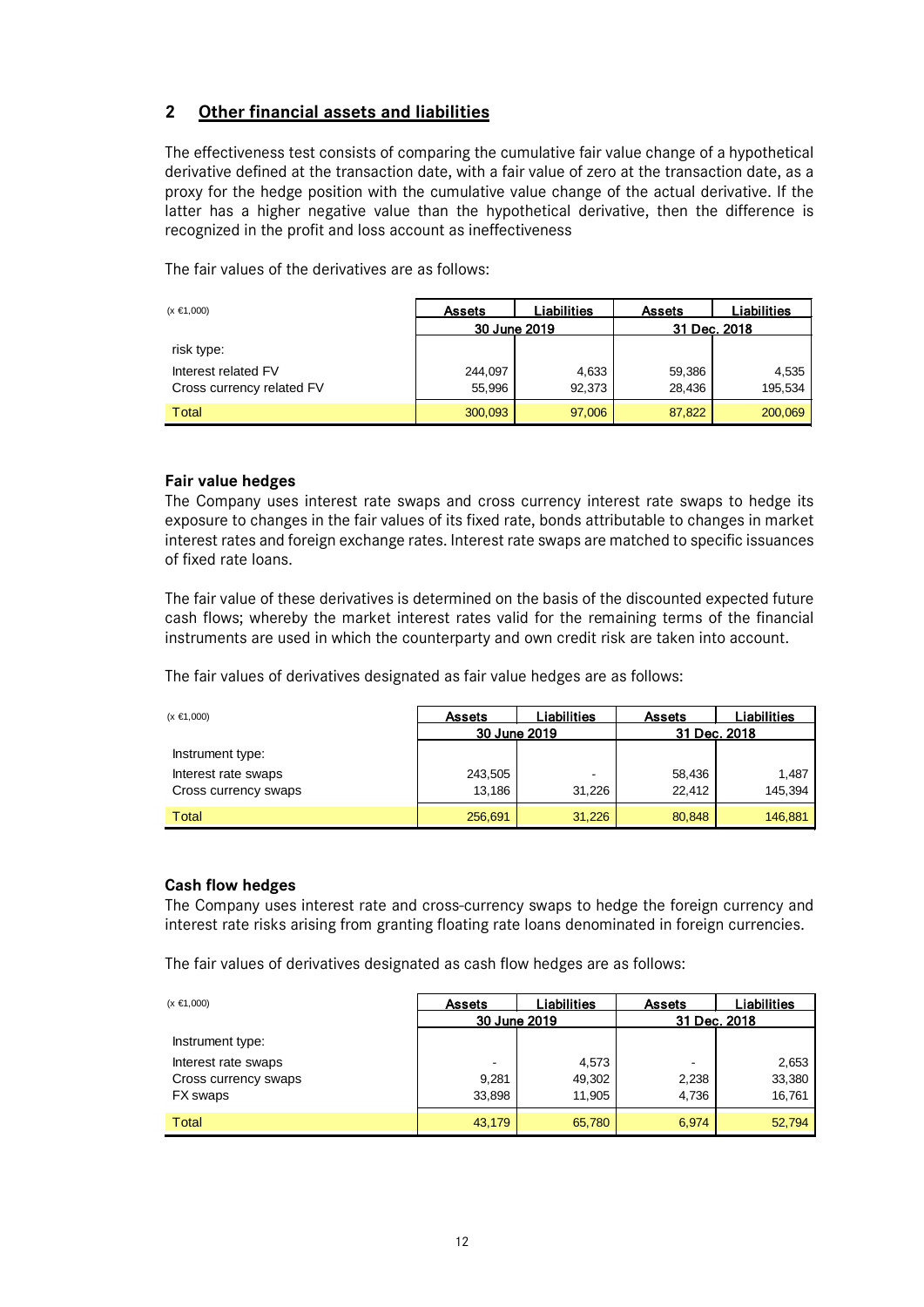### **3 Interest receivables from affiliated companies**

The intercompany receivables consist of interest on financial fixed assets and are due within one year. The fair value of this financial instrument stated on the balance sheet is approximately equal to their carrying amount.

Receivables from affiliated companies for a total amount of  $\epsilon$  74.4 million (2018:  $\epsilon$  76.3 million) are denominated in a currency other than Euro for which the Company has entered into foreign exchange contracts to hedge foreign currency risks as far as there is no matching with interest liabilities.

### **4 Cash and cash equivalents**

Cash and cash equivalents is stated at nominal value and freely disposable. The fair value of this financial instrument stated on the balance sheet is approximately equal to their carrying amount.

### **5 Shareholders' equity**

Summary of movements in shareholders' equity in 2019 and 2018:

|                            | 1<br><b>January</b><br>2019 | capital  | Profit<br>distribu-<br>tion in 2018 | <b>Dividend</b><br>distribution | Changes in<br>lfair value of l<br>cash flow | <b>Result for</b><br>the year | 30 June<br>2019 |
|----------------------------|-----------------------------|----------|-------------------------------------|---------------------------------|---------------------------------------------|-------------------------------|-----------------|
| $(x \in 1,000)$            |                             | increase | for 2017                            | in 2019                         | hedges                                      |                               |                 |
| Share capital:             |                             |          |                                     |                                 |                                             |                               |                 |
| Authorised capital         | 2,500                       |          |                                     |                                 |                                             |                               | 2,500           |
| Not issued capital         | (2,000)                     |          |                                     |                                 |                                             |                               | (2,000)         |
| <b>Issued capital</b>      | 500                         |          |                                     |                                 |                                             | $\blacksquare$                | 500             |
| Other reserves             | 530,951                     |          | 2,914                               |                                 |                                             |                               | 533,865         |
| Cash flow hedge reserve    | (8,409)                     |          |                                     |                                 | (1,223)                                     |                               | (9,632)         |
| Profit for the year        | 2,914                       |          | (2,914)                             |                                 |                                             | 4,129                         | 4,129           |
| Total shareholders' equity | 525,956                     |          | $\overline{\phantom{a}}$            | $\overline{\phantom{a}}$        | (1,223)                                     | 4,129                         | 528,862         |

| $(x \in 1,000)$            | 1<br><b>January</b><br>2018 | capital<br>increase | Profit<br>distribu-<br>tion in 2018<br>for 2017 | <b>Dividend</b><br>distribution<br>in 2018 | Changes in<br>lfair value of l<br>cash flow<br>hedges | <b>Result for</b><br>the year | 31<br><b>December</b><br>2018 |
|----------------------------|-----------------------------|---------------------|-------------------------------------------------|--------------------------------------------|-------------------------------------------------------|-------------------------------|-------------------------------|
| Share capital:             |                             |                     |                                                 |                                            |                                                       |                               |                               |
| Authorised capital         | 2,500                       |                     |                                                 |                                            |                                                       |                               | 2,500                         |
| Not issued capital         | (2,000)                     |                     |                                                 |                                            |                                                       |                               | (2,000)                       |
| <b>Issued capital</b>      | 500                         |                     |                                                 |                                            |                                                       |                               | 500                           |
| Other reserves             | 524,955                     |                     | 5,996                                           |                                            |                                                       |                               | 530,951                       |
| Cash flow hedge reserve    | 6                           |                     |                                                 |                                            | (8, 415)                                              |                               | (8,409)                       |
| Profit for the year        | 5,996                       |                     | (5,996)                                         |                                            |                                                       | 2,914                         | 2,914                         |
| Total shareholders' equity | 531,457                     |                     |                                                 | -                                          | (8, 415)                                              | 2,914                         | 525,956                       |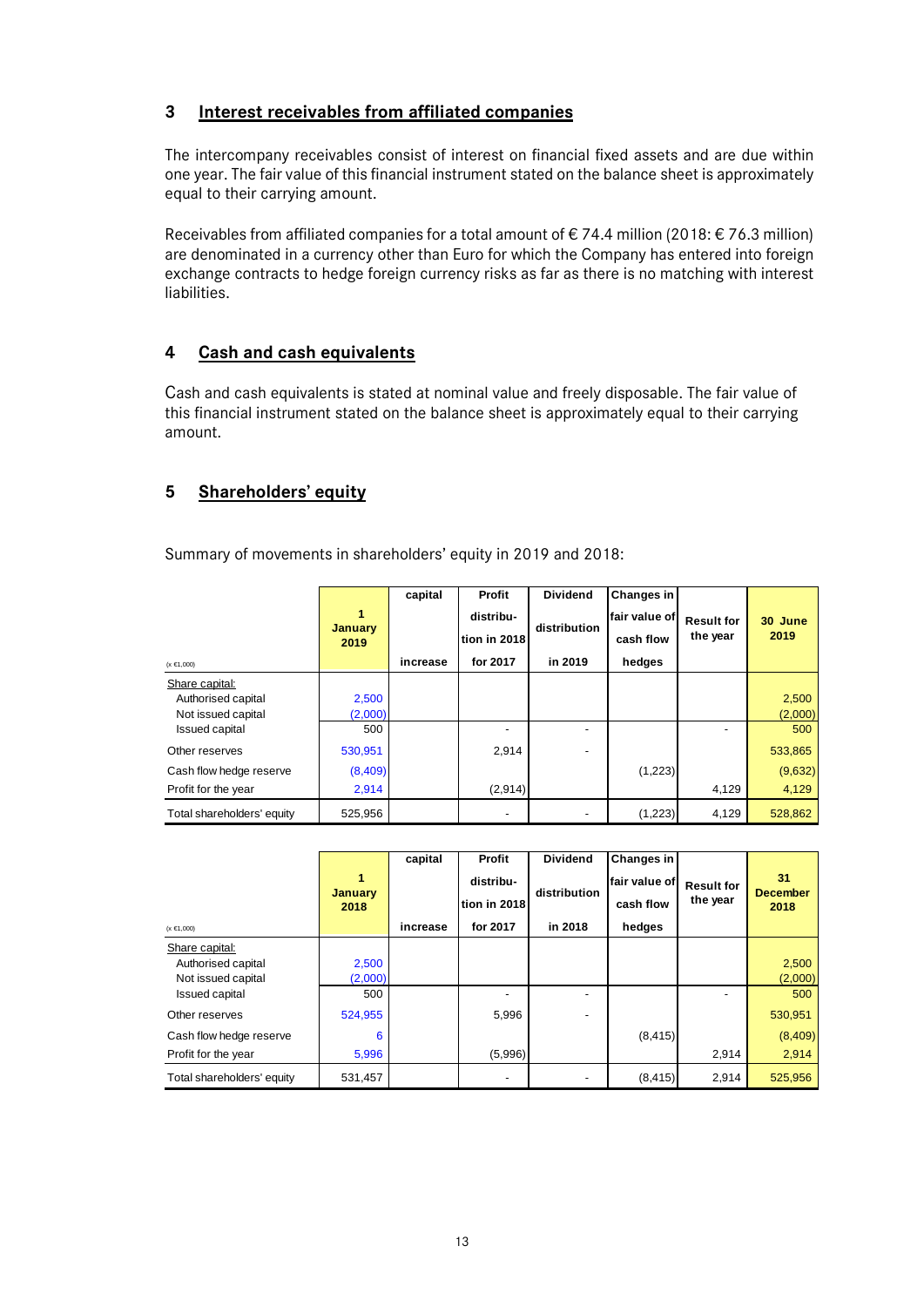The authorized capital of Daimler International Finance B.V. amounts to  $\epsilon$  2,500,000 consisting of 5,000 shares with a par value of  $\epsilon$  500. At June 30, 2019 1,000 shares have been issued and fully paid.

The other reserves are considered to be legal statutory reserves both in 2018 and 2019. The cash flow hedge reserve comprises the effective portion of the accumulated net change in the fair value of cash flow hedge instruments for hedged transactions that have not yet occurred. This cash flow hedge reserve is released during the period that the cash flows from the hedged risk are realised. The cash flow hedge reserve is not freely distributable. In 2019 € 1.2 million has been extracted from Equity to P&L.

### **6 Deferred tax assets and liabilities**

At June 30, 2019 a net deferred tax liability of  $\epsilon$  0.1 million for temporary differences was recognized. Deferred tax assets and liabilities are measured at nominal value. The deferred tax assets and liabilities comprises the tax effect of the temporary differences between the profit determination for financial reporting purposes and for tax purposes. Deferred tax assets and liabilities are attributable to the following:

Movements in 2019:

| $(x \in 1,000)$                 | January<br>2019 | Re-<br>classi-<br>fication | Provi-<br>sions<br>made | Provi-<br>sions<br>used  | Provi-<br>sions<br>released | Other | 30<br>June<br>2019 |
|---------------------------------|-----------------|----------------------------|-------------------------|--------------------------|-----------------------------|-------|--------------------|
| <b>Valuation of derivatives</b> | 741             | ۰                          | (68)                    | $\overline{\phantom{a}}$ | (741)                       | ۰     | (68)               |

Movements in 2018:

|                                 |         | Re-      | Provi- | Provi-                   | Provi-   | Other | 31       |
|---------------------------------|---------|----------|--------|--------------------------|----------|-------|----------|
|                                 | January | classi-  | sions  | sions                    | sions    |       | December |
| $(x \in 1,000)$                 | 2018    | fication | made   | used                     | released |       | 2018     |
|                                 |         |          |        |                          |          |       |          |
|                                 |         |          |        |                          |          |       |          |
| <b>Valuation of derivatives</b> | 687     | ۰        | 54     | $\overline{\phantom{a}}$ | -        | -     | 741      |
|                                 |         |          |        |                          |          |       |          |
|                                 |         |          |        |                          |          |       |          |

#### **7 Short/Long-term liabilities**

Daimler International Finance B.V. obtains funds from the market by issuing corporate bonds/notes under the Euro Medium Term Notes and Commercial Paper under the European Commercial Paper Program and obtains funds from affiliated companies by entering into loan agreements. The debt securities (totalling  $\epsilon$  17.2 billion) are unconditionally and irrevocably guaranteed by Daimler AG for which the Company pays a guarantee fee. The outstanding bonds issued by Daimler International Finance B.V. are listed. Both Swiss Franc denominated Bonds issued in 2018 are listed on the SIX Swiss Exchange. All other bonds are listed on the Luxembourg Stock Exchange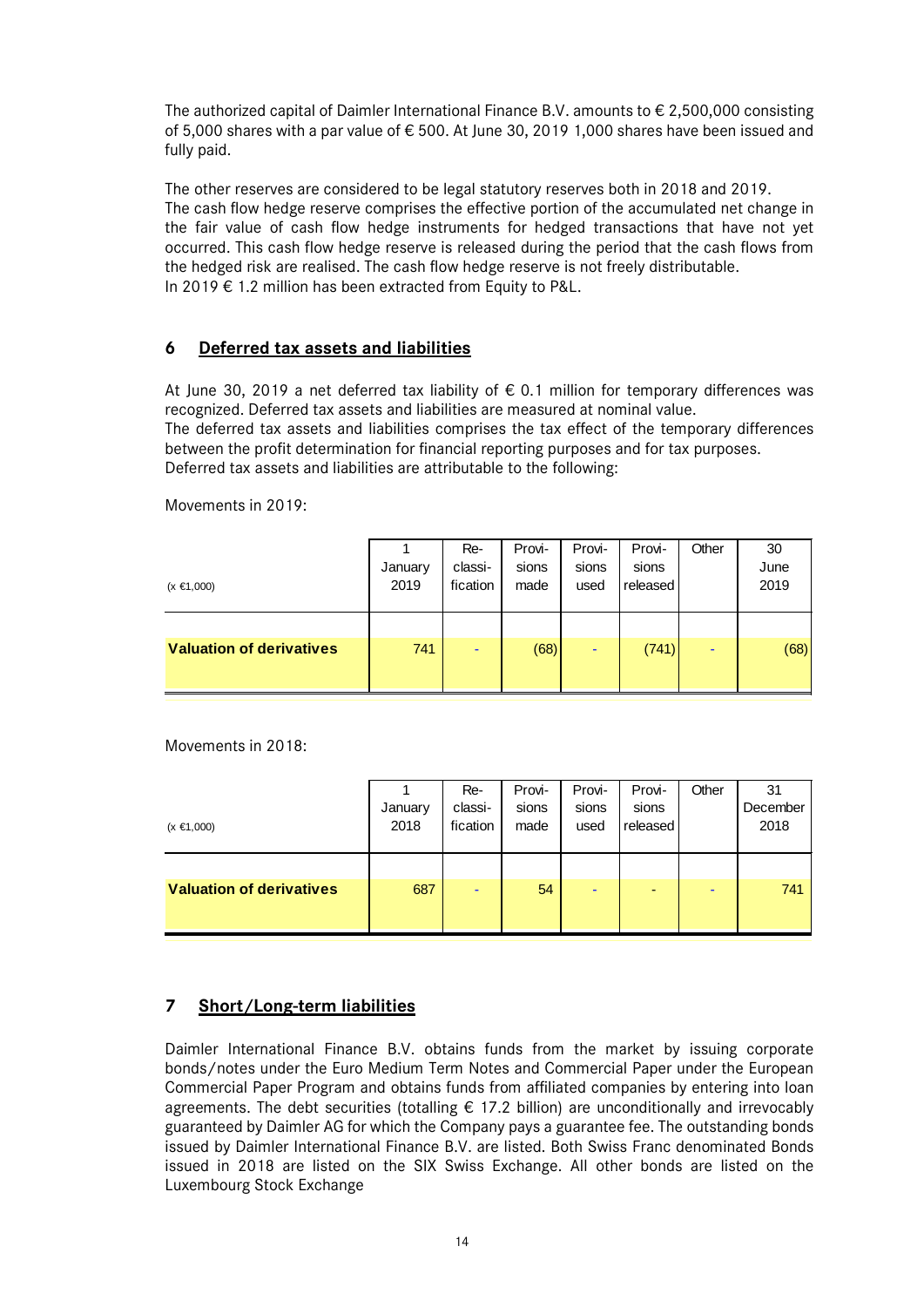|                 |  | The terms and conditions of outstanding EMTN notes were as follows: |  |  |  |
|-----------------|--|---------------------------------------------------------------------|--|--|--|
| $(x \in 1,000)$ |  |                                                                     |  |  |  |

|                 | Currenc    | Nominal interest rate        | Date of    | Date of    | Nominal value | Book value | Market value |
|-----------------|------------|------------------------------|------------|------------|---------------|------------|--------------|
|                 |            |                              |            |            | in EUR        | in EUR     | in EUR       |
| $(x \in 1,000)$ | y          |                              | drawing    | maturity   | 30-06-2019    | 30-06-2019 | 30-06-2019   |
|                 |            |                              |            |            |               |            |              |
| <b>EMTN</b>     | <b>EUR</b> | EUR-EURIBOR 3M+0.6000        | 11/13/2017 | 11/13/2019 | 500,000       | 500,885    | 501,305      |
| <b>EMTN</b>     | <b>GBP</b> | 1.00                         | 8/21/2018  | 12/20/2019 | 278,847       | 278,674    | 278,462      |
| <b>EMTN</b>     | <b>EUR</b> | EUR-EURIBOR 3M+0.5000        | 4/10/2018  | 4/9/2020   | 500,000       | 501,381    | 501,065      |
| <b>EMTN</b>     | GBP        | GBP-LIBOR 3M+0.5100          | 8/21/2018  | 6/18/2020  | 100,385       | 100,346    | 100,239      |
| <b>EMTN</b>     | GBP        | 2.75                         | 8/21/2018  | 12/4/2020  | 139,423       | 139,872    | 142,399      |
| <b>EMTN</b>     | GBP        | 2.75                         | 8/21/2018  | 12/4/2020  | 278,847       | 279,142    | 284,797      |
| <b>EMTN</b>     | GBP        | 2.75                         | 8/21/2018  | 12/4/2020  | 167,308       | 171,072    | 170,878      |
| <b>EMTN</b>     | <b>CNY</b> | 4.80                         | 4/9/2018   | 4/9/2021   | 127,902       | 127,727    | 131,612      |
| <b>EMTN</b>     | <b>EUR</b> | 0.25                         | 8/9/2018   | 8/9/2021   | 1,500,000     | 1,509,869  | 1,508,340    |
| <b>EMTN</b>     | GBP        | 1.50                         | 5/18/2018  | 8/18/2021  | 446,155       | 444,377    | 445,133      |
| <b>EMTN</b>     | <b>EUR</b> | 0.20                         | 9/13/2017  | 9/13/2021  | 500,000       | 505,457    | 502,455      |
| <b>EMTN</b>     | <b>CNY</b> | 4.50                         | 9/21/2018  | 9/21/2021  | 127,902       | 127,700    | 131,471      |
| <b>EMTN</b>     | <b>GBP</b> | 2.38                         | 8/21/2018  | 12/16/2021 | 278,847       | 283,177    | 284,307      |
| <b>EMTN</b>     | <b>GBP</b> | 1.50                         | 8/21/2018  | 1/13/2022  | 501,924       | 502,869    | 500,203      |
| <b>EMTN</b>     | <b>CNY</b> | 3.78                         | 3/22/2019  | 3/22/2022  | 127,902       | 127,762    | 128,852      |
| <b>EMTN</b>     | <b>EUR</b> | EUR-EURIBOR 3M+0.3000        | 5/11/2017  | 5/11/2022  | 500,000       | 500,140    | 496,210      |
| <b>EMTN</b>     | <b>EUR</b> | 0.25                         | 5/11/2018  | 5/11/2022  | 1,000,000     | 1,013,515  | 1,002,730    |
| <b>EMTN</b>     | <b>NOK</b> | 1.75                         | 5/24/2017  | 5/24/2022  | 77,369        | 76,758     | 77,200       |
| <b>EMTN</b>     | <b>GBP</b> | 2.13                         | 8/21/2018  | 6/7/2022   | 334,616       | 336,764    | 339,839      |
| <b>EMTN</b>     | <b>CHF</b> | 0.25                         | 11/14/2018 | 11/14/2022 | 193,606       | 195,385    | 195,841      |
| <b>EMTN</b>     | <b>NOK</b> | 2.25                         | 9/27/2018  | 12/15/2022 | 77,369        | 77,539     | 78,076       |
| <b>EMTN</b>     | <b>EUR</b> | <b>EUR-EURIBOR 3M+0.2500</b> | 1/11/2018  | 1/11/2023  | 750,000       | 752,126    | 743,100      |
| <b>EMTN</b>     | <b>EUR</b> | 0.63                         | 2/27/2019  | 2/27/2023  | 1,500,000     | 1,512,012  | 1,517,070    |
| <b>EMTN</b>     | GBP        | 2.00                         | 9/4/2018   | 9/4/2023   | 557,693       | 565,908    | 559,344      |
| <b>EMTN</b>     | <b>NOK</b> | 2.68                         | 12/18/2018 | 12/18/2023 | 51,579        | 51,688     | 53,191       |
| <b>EMTN</b>     | <b>EUR</b> | 0.88                         | 8/9/2018   | 4/9/2024   | 1,000,000     | 1,026,633  | 1,016,220    |
| <b>EMTN</b>     | <b>EUR</b> | 1.00                         | 5/11/2018  | 11/11/2025 | 1,250,000     | 1,303,158  | 1,261,075    |
| <b>EMTN</b>     | <b>CHF</b> | 0.85                         | 11/14/2018 | 11/14/2025 | 166,592       | 174,144    | 172,259      |
| <b>EMTN</b>     | <b>EUR</b> | 1.38                         | 2/27/2019  | 6/26/2026  | 1,000,000     | 1,025,055  | 1,025,190    |
| <b>EMTN</b>     | <b>EUR</b> | 1.50                         | 8/9/2018   | 2/9/2027   | 500,000       | 529,003    | 516,440      |
| <b>Total</b>    | <b>EUR</b> |                              |            |            | 14,534,265    | 14,740,134 | 14,665,303   |

Loan notes ( $x \in 1,000$ )

|                 | Currenc    | Nominal value        | Book value           |
|-----------------|------------|----------------------|----------------------|
| $(x \in 1,000)$ | v          | in EUR<br>30-06-2019 | in EUR<br>30-06-2019 |
| <b>SSD</b>      | <b>USD</b> | 265,582              | 263,242              |
| <b>Total</b>    | <b>EUR</b> | 265,582              | 263,242              |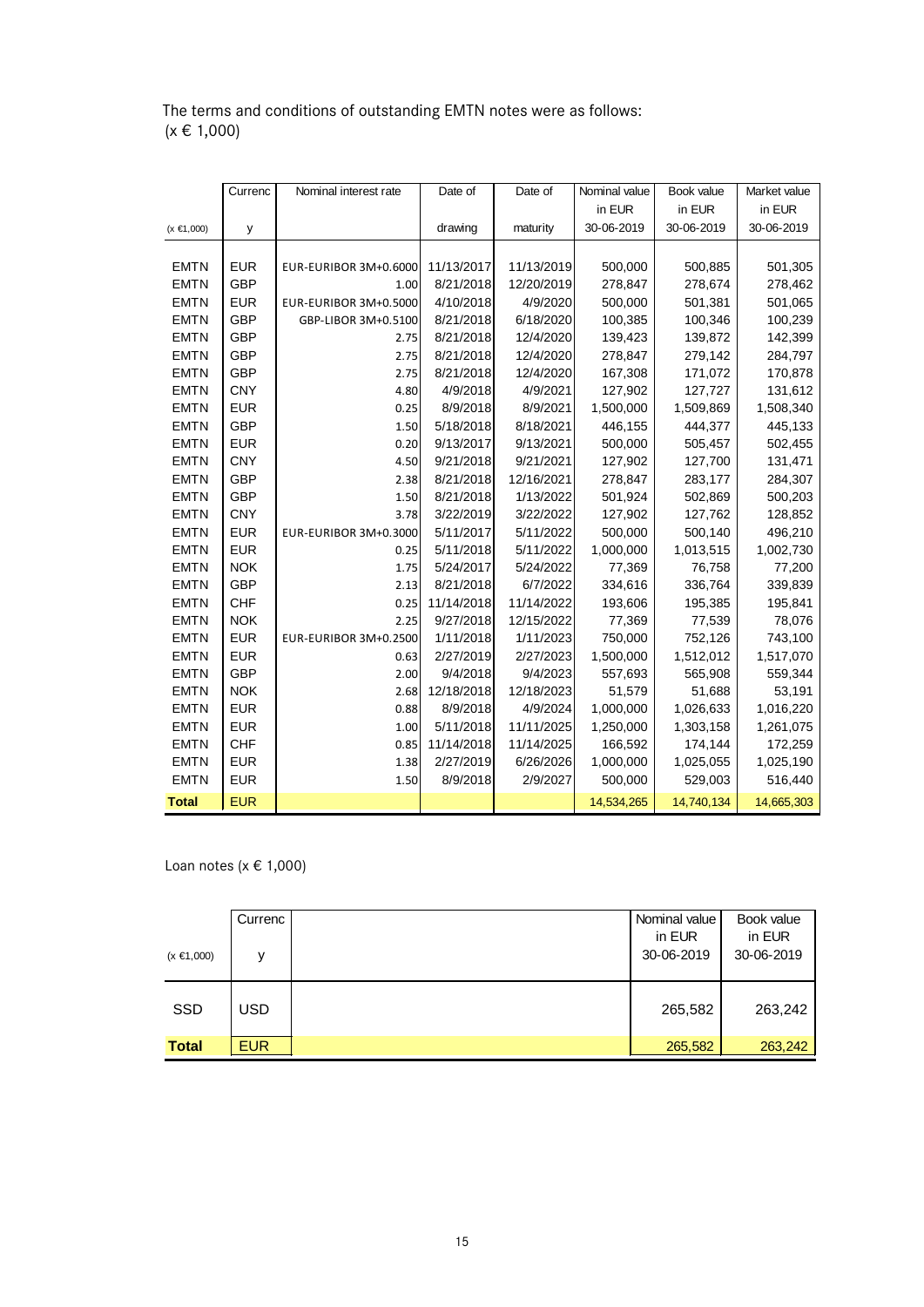CP notes (x € 1,000)

|                 | Currenc    | Nominal value I<br>in EUR | Book value<br>in EUR |
|-----------------|------------|---------------------------|----------------------|
| $(x \in 1,000)$ | v          | 30-06-2019                | 30-06-2019           |
|                 |            |                           |                      |
| <b>CP</b>       | <b>EUR</b> | 1,994,000                 | 1,995,347            |
| <b>CP</b>       | GBP        | 210,240                   | 208,667              |
|                 |            |                           |                      |
| <b>Total</b>    | <b>EUR</b> | 2,204,240                 | 2,204,014            |

The due date of the CPs varies to June 2020, the interest rates between - 0.125% (EUR) and 0.955% (GBP).

EMTN notes include both hedged and unhedged notes.

- **◊** The due date of the loans obtained from affiliated companies varies from October 2020 to October 2021. The interest rates of the loans obtained from affiliated companies vary between 0.04% and 0.59% and are in conformity with the Group-wide intercompany pricing standards ensuring at arm's-length conditions.
- **◊** As at June 30 2019 there are no liabilities to affiliated companies denominated in a currency other than Euro (2017: € 0.0 million). When they occur the Company will enter into foreign exchange contracts to hedge foreign currency risks as far as they are not back-to-back. The valuation of the loans is determined based on the year-end rate of exchange.
- **◊** The fair value of the loans from affiliated companies per June 30, 2019 is € 0.4 billion (2018: € 0.44 billion).
- **◊** The fair value of EMTN notes per June 30 2019 is € 14.7 billion (2018: € 13.1 billion). The fair value of EMTN notes is derived from the market quotation.

#### **8 Other liabilities to affiliated companies**

The intercompany liabilities consist of interest on intercompany loans and are due within 1 year.

As at June 30, 2019 there are no liabilities to affiliated companies denominated in a currency other than Euro. In cases there is no matching with interest receivables the Company has entered into foreign exchange contracts to hedge foreign currency risks. The fair value of this financial instrument stated on the balance sheet is approximately equal to their carrying amount.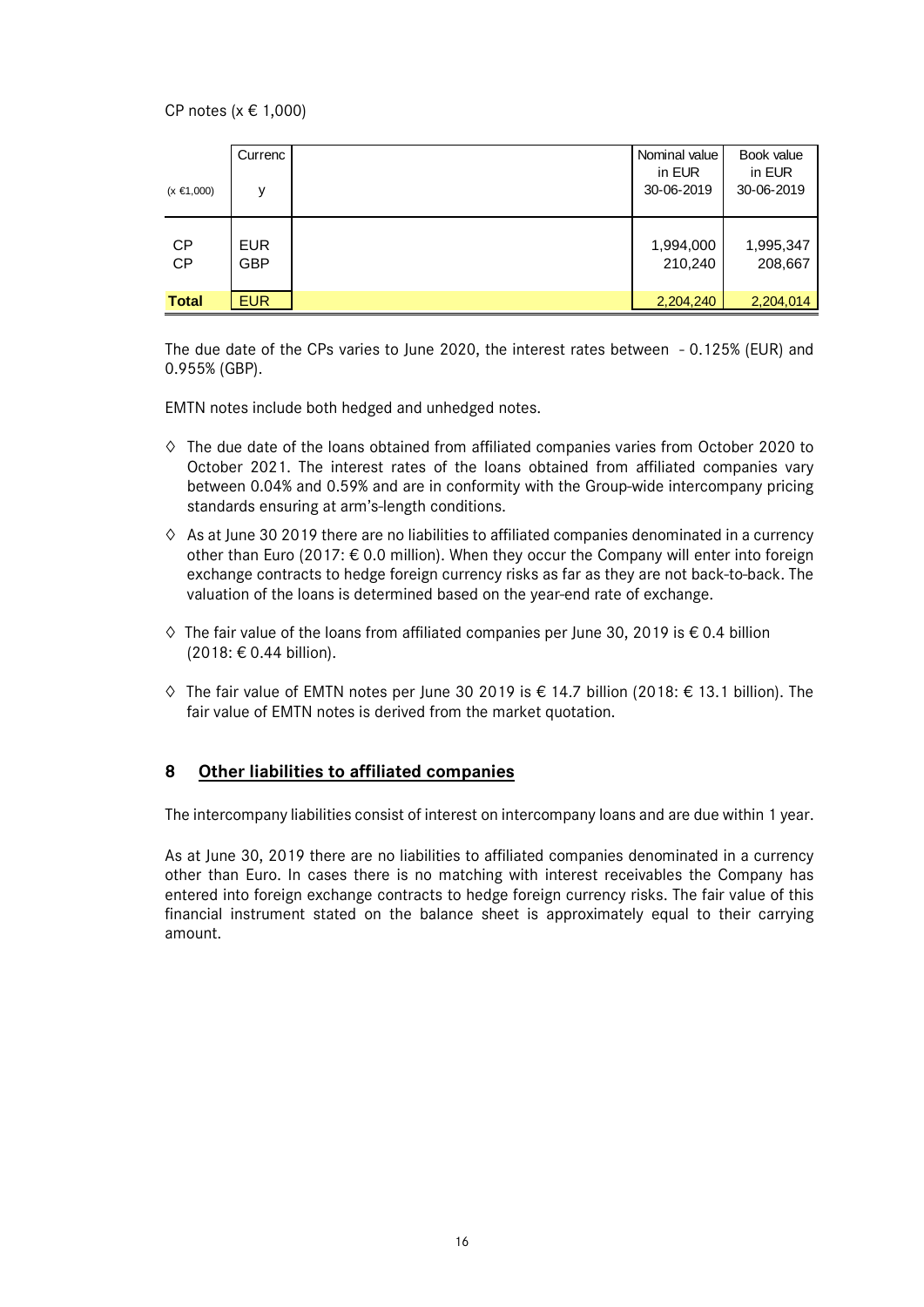### **9 Taxation and social security premiums**

The specification is as follows:

| $(x \in 1,000)$                         | 30 June 2019 | 31 Dec. 2018 |
|-----------------------------------------|--------------|--------------|
| Corporate income tax                    | 2,134        | 467          |
| Value-added tax                         | (10)         | (31)         |
| Payroll tax and social security charges | (33)         |              |
| Total                                   | 2,091        | 436          |

### **10 Other liabilities and accruals**

The specification is as follows:

| $(x \in 1,000)$                 | 30 June 2019   31 Dec. 2018 |        |
|---------------------------------|-----------------------------|--------|
| Interest debts to third parties | 66.327                      | 49.414 |
| Other liabilities / accruals    | 815                         | 369    |
| Total                           | 67.142                      | 49.783 |

### **11 Risk Management**

#### General

During the normal course of business the Company is exposed to interest rate risk, currency risk, liquidity risk, credit risk and other operational risks. In order to avoid or reduce these risks, Derivative Financial Instruments such as (but not limited to) Interest Swaps, Currency Contracts and Cross Currency Swaps are used. The Company does not trade in these Derivative Financial Instruments.

The EMTN notes issued by the Company are lent onward at arm's length conditions to affiliated companies with the goal to meet the matched funded principles wherever possible.

#### Interest rate risk

As a result from its issuing and lending business, the Company is exposed to interest rate risks. The interest rate risk exposure is frequently monitored and assessed. It is the Company's general policy to mitigate interest rate risk by applying a matched funding in terms of maturities and interest rate and to hedge interest rate exposures by entering into Derivative Financial Instruments, such as interest rate swaps. Changes in fair values of derivatives are compensated by changes in the fair value of the respective underlying.

#### Foreign currency risk

It is the objective of the Company to eliminate foreign currency risk. Therefore, the Company enters into foreign exchange contracts to hedge foreign currency risks as far as they are not lent on in the same currency. As a result the company incurred only limited foreign currency risk from its ordinary issuance and lending activities. The related Derivative Financial Instruments are recognized on the balance sheet against fair value.

The Company incurs a foreign currency risk on the cash (equivalents) position, which is recognized against the exchange rate applying to the balance sheet date. Gains and losses are taken to the profit and loss account under result financial transactions.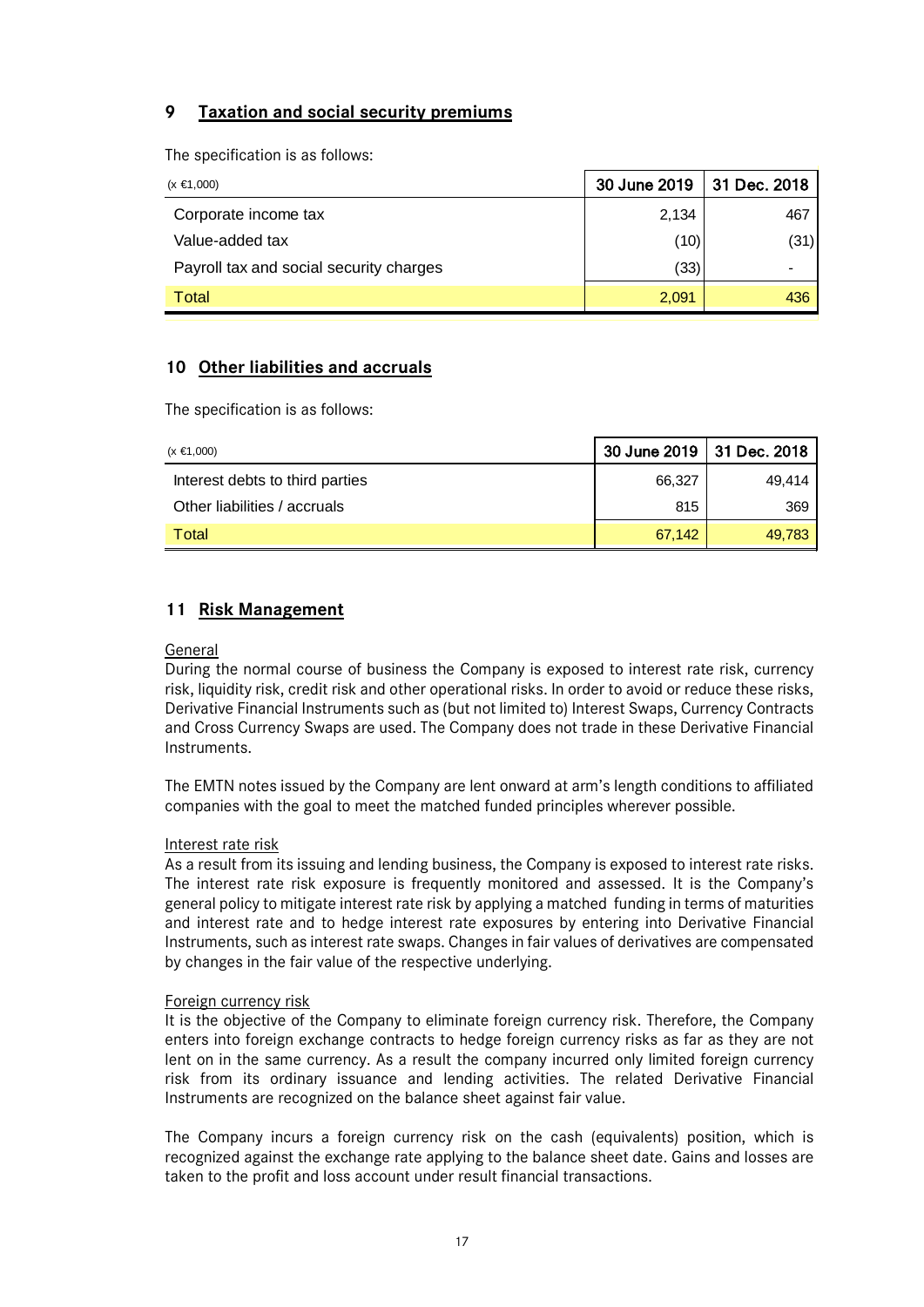#### Credit risk

The Company solely provides loans within the Daimler Group and to companies in which Daimler holds a minority share (Joint Ventures). In cooperation with Daimler AG headquarters, assessments of credit risks are made and credit limits are set, which are periodically reviewed. Therefore the company's exposure to credit risk is influenced mainly by the characteristics of Daimler Group related default risk. Daimler Group is rated by credit rating agencies and has a rating of A2 (negative) from Moody's Investors Service, A (negative) from Standard & Poor's Ratings Group and A- (stable) from Fitch Ratings as at 15 August 2019.

In respect of cash at banks and Derivative Financial Instruments, these are only deposited and/or entered into in compliance with the Daimler Global Counterparty Limits as provided by Daimler AG.

#### Liquidity risk

Liquidity risk comprises the risk, that a company cannot meet its financial obligations in full. Daimler International Finance B.V. manages its liquidity by holding adequate volume of cash and by applying as far as possible the matched funding principle. In accordance with internal guidelines, this principle ensures that financial obligations generally have the same maturity profile as the financial assets and receivables and thus reduces the Company's liquidity risks.

#### Hedging and Hedge Accounting

Derivative Financial Instruments are valued at fair value in the balance sheet and any changes in the fair value must be accounted for in the income statement. In the event that changes in fair value of hedged risks are not accounted for through the income statement, a mismatch occurs in the accounting of results, making these results more volatile. In these cases, hedge accounting is applied as much as possible to mitigate accounting mismatching and volatility. The Company makes a distinction between fair value hedge accounting and cash flow hedge accounting.

In fair value hedge accounting, the developments in fair value of the hedged risk are processed through profit or loss. This compensates for the fair value movements of the accompanying derivatives. In cash flow hedge accounting, the movements in fair value of the derivatives are accounted for in a separate cash flow hedge reserve in total equity. This cash flow hedge reserve is released over the period in which the cash flows from the hedged risk are realized.

#### **12 Interest income**

The interest income is based on loans provided to group companies in the EU (2019: 69.6% and 2018: 56.2%), the US (2019: 7.5% and 2018: 31.4%), Asia (2019: 22.9% and 2018: 12.4%)

### **13 Result financial transactions**

Result financial transactions comprises the valuation impact of derivatives and the translation gains and losses.

Hedge accounting is applied in accordance with the hedge accounting requirements as stated in RJ 290 taking into account that the hypothetical derivative method for fair value hedges is used.

The Company incurs a foreign currency risk on the cash (equivalents) position, which is recognized against the exchange rate applying to the balance sheet date. The total result from translation gains and losses amount to EUR 0.4 million (loss).